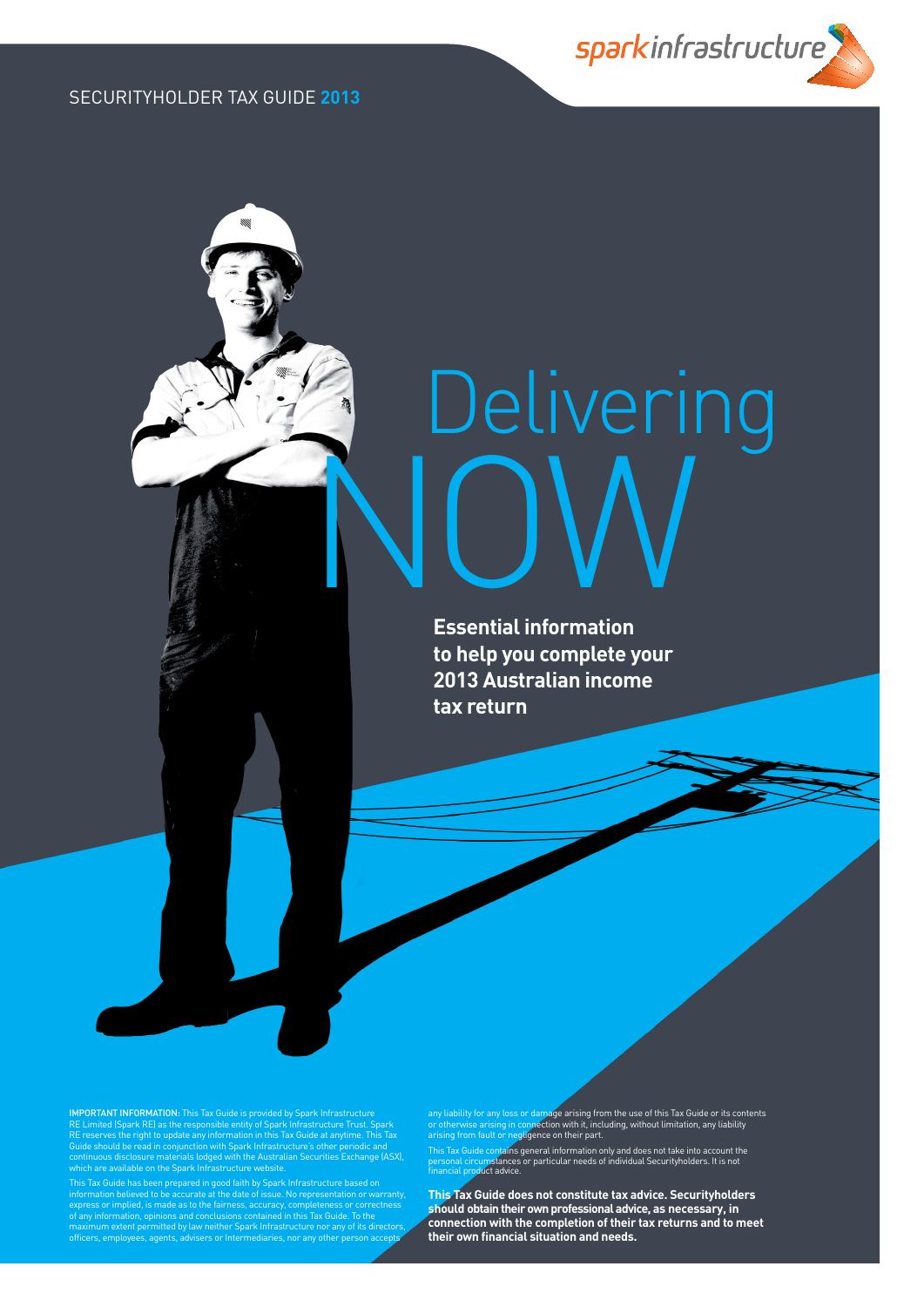

14 August 2013

### DEAR SECURITYHOLDER,

This Tax Guide should be read in conjunction with your Spark Infrastructure Distribution Statements. These documents contain information that will help you complete your 2013 Australian income tax return.

Spark Infrastructure is a single listed entity through Spark Infrastructure Trust ("Spark Trust"). Securities in Spark Infrastructure comprise a Loan Note and a unit issued by Spark Trust. The current structure is shown in the diagram below:

Part A of this Guide will assist you in reporting your Spark Infrastructure distributions in your 2013 Australian income tax return.

On 31 December 2010, after approvals by Securityholders and the Courts, Spark Infrastructure implemented a Restructure, which resulted in Spark Trust becoming the parent entity of the group, with Spark Infrastructure Holdings No. 1 Pty Limited (Spark Holdings 1), Spark Infrastructure Holdings No. 2 Pty Limited (Spark Holdings 2) and Spark Infrastructure Holdings No. 3 Pty Limited (Spark Holdings 3) as its subsidiaries.

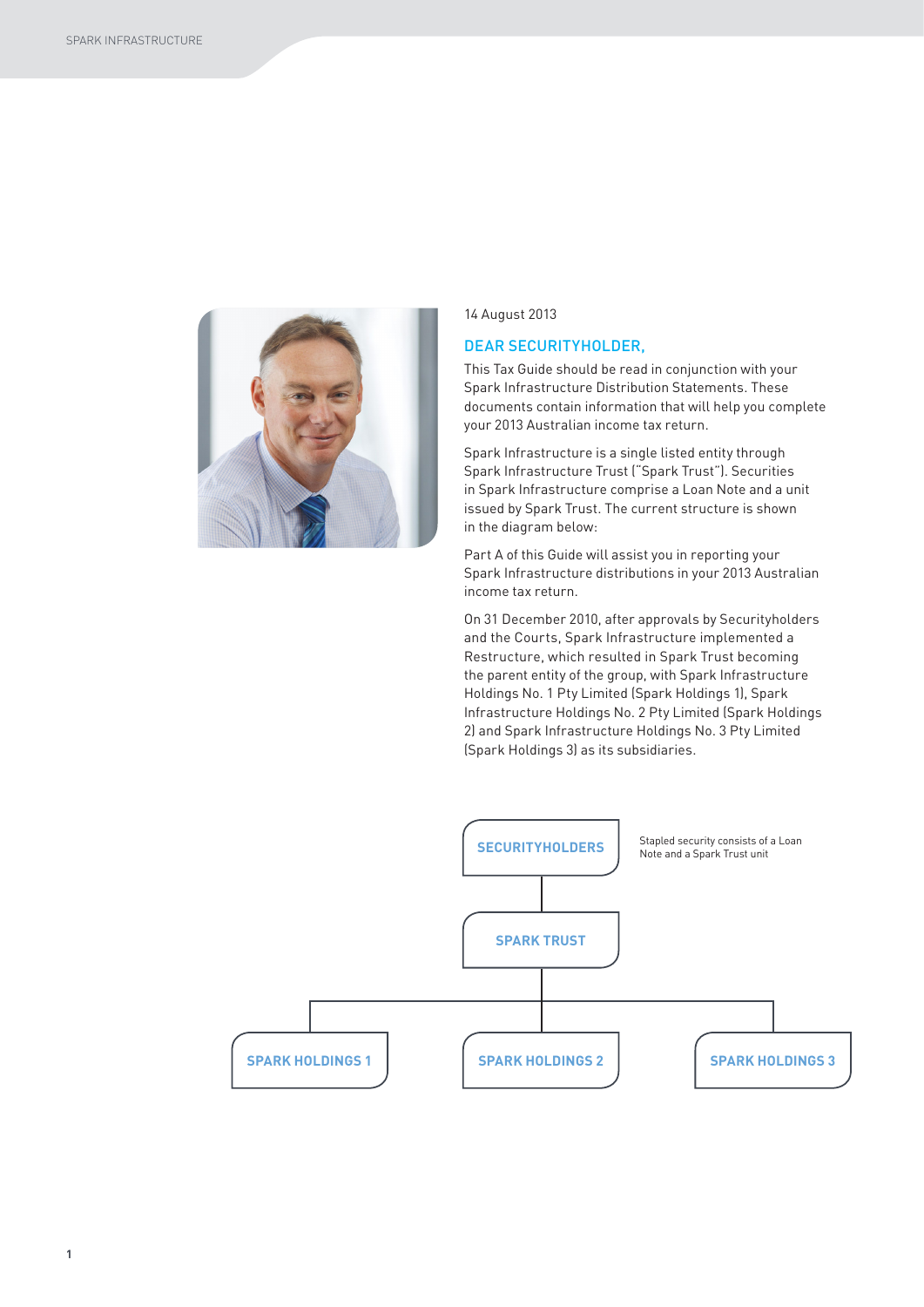If you disposed of any or all of your Spark Infrastructure securities during the year ended 30 June 2013 that you held on or before 20 December 2010 then you would have participated in the Restructure, and you will need to consider the income tax and capital gains tax (CGT) consequences of the Restructure. Part B of this Guide contains information that may assist you in this regard.

If you acquired any Spark Infrastructure securities after 20 December 2010 and disposed of any or all of your securities during the year ended 30 June 2013, you will need to determine the income tax (including CGT) implications of that disposal. Part C of this Guide provides you with information that may assist you for that purpose.

If you were NOT an individual but you were a resident of Australia for income tax purposes at all times during the year ended 30 June 2013, you should note that this Guide has been prepared primarily to assist investors who are individuals. However, the information contained in this Guide, together with your Distribution Statements, may assist you with the information you need to report your Spark Infrastructure distributions in your Australian income tax return, and address any relevant gain or loss if you disposed of any or all of your Spark Infrastructure Securities. If you were NOT a resident of Australia for all or part of the year ended 30 June 2013, you will need to decide whether to lodge an Australian income tax return. If you do lodge a return, the information contained in the Distribution Statements you received in respect of each distribution and this Guide may assist you.

If you require further factual information, please contact Investor Relations on +61 2 9086 3600.

You should consult your tax adviser if you require tax advice on any of the issues in this Guide, or in relation to the completion of your tax return.

Yours sincerely,

**RICK FRANCIS** Managing Director and CEO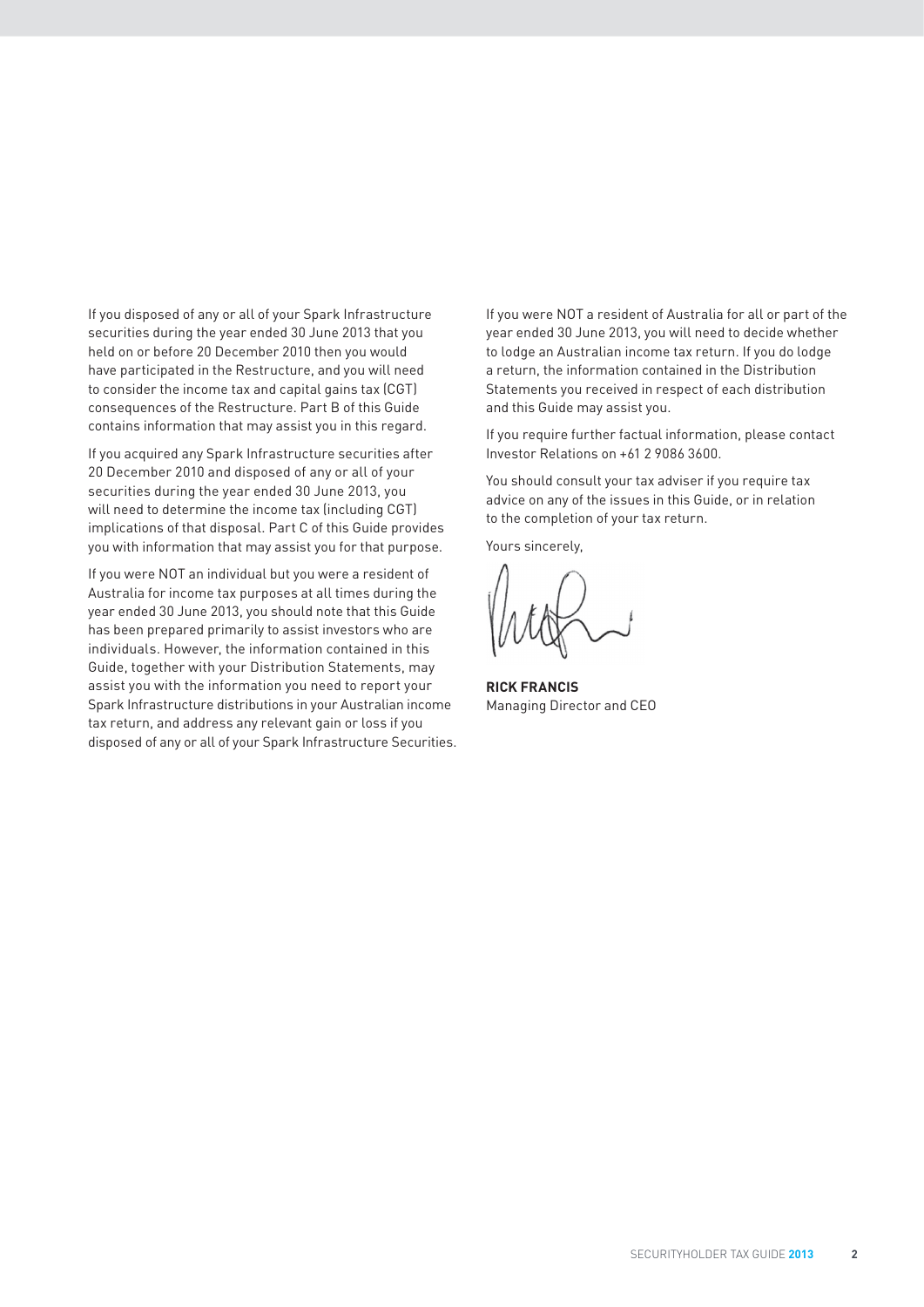# Individuals – How to complete your 2013 Australian Income Tax Return

## Part A: Spark Infrastructure distributions

In respect of the year ended 30 June 2013, Spark Trust paid the following distributions:

- 14 September 2012: 5.25 cents per Security consisting of 3.52 cents of interest on the Loan Notes and 1.73 cents of Capital Distribution; and
- 15 March 2013: 5.25 cents per Security consisting of 3.55 cents of interest on the Loan Notes and 1.70 cents of Capital Distribution.

No distributions were paid by any other Spark Infrastructure entity.

You should include the total interest you received at item 10L of your 2013 Australian income tax return.

If there is an amount on your Distribution Statements for "Tax File Number withholding", it represents TFN tax withheld from your Spark Infrastructure distributions because you did not supply your TFN or claim an exemption (or in certain circumstances, supply an ABN). If this amount has not previously been refunded to you, you may claim a credit or refund for it by including 46.5% of the total interest to which Tax File Number withholding applied at item 10M of your 2013 Australian income tax return.

If you have had TFN tax withheld you should seek advice from your tax agent.

| 10 Gross interest If you are a non-resident make sure you have<br>printed your country of residence on page 1.                   | $Income - do not show cents$<br>Gross interest L S C C Cross interest L S C C |  |  |
|----------------------------------------------------------------------------------------------------------------------------------|-------------------------------------------------------------------------------|--|--|
| Tax file number amounts $\blacksquare$ $\blacksquare$ $\blacksquare$ $\blacksquare$ $\blacksquare$ $\blacksquare$ $\blacksquare$ |                                                                               |  |  |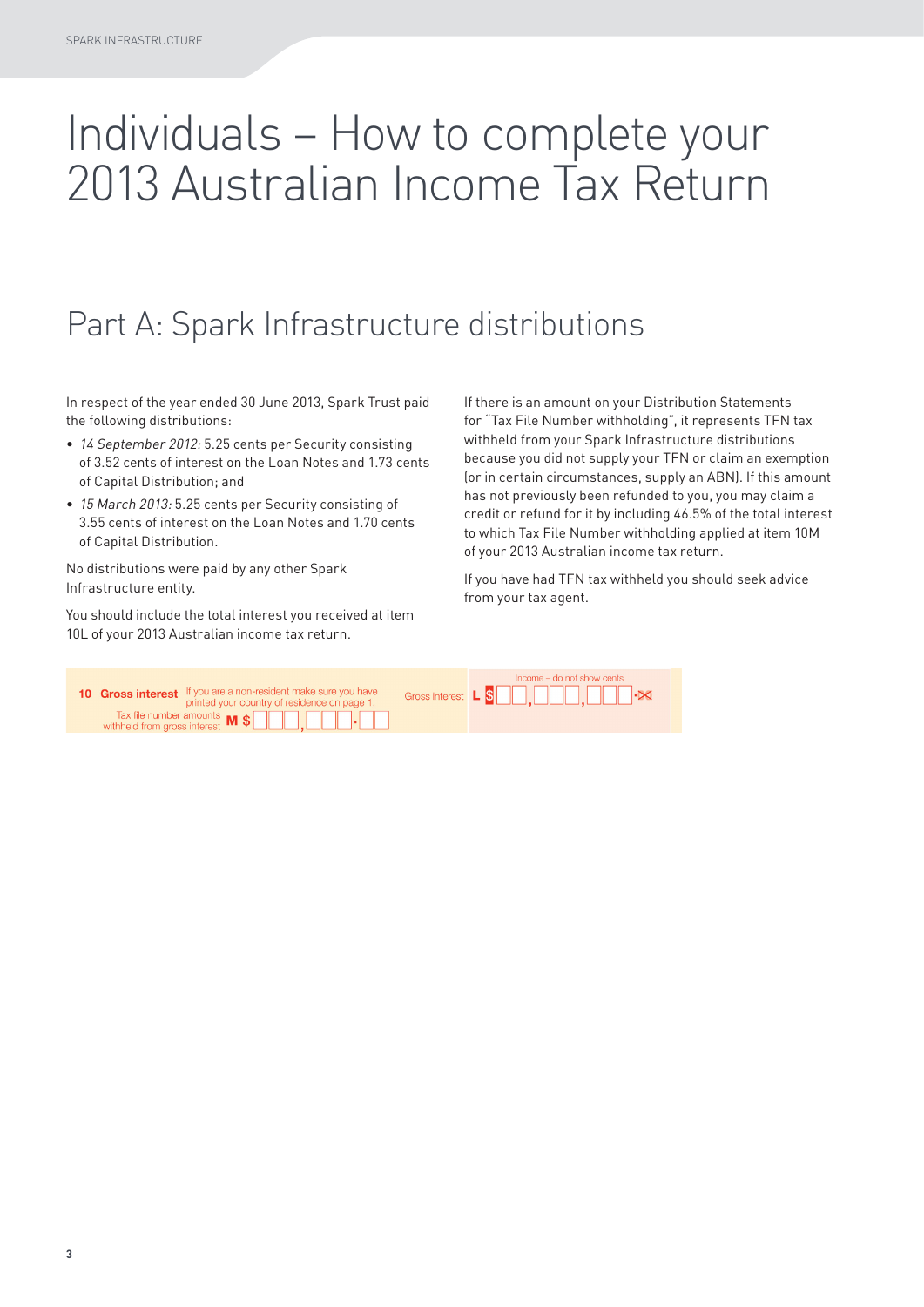## Part B: Addressing the 2010 Restructure

If you participated in the 2010 Restructure, you will need to consider the consequences. This Part will assist you.

If you acquired all of your Spark Infrastructure securities on or after 21 December 2010, then you did not participate in the Restructure and therefore you do not need to read this Part.<sup>1</sup>

On 31 December 2010, Spark Infrastructure implemented a Restructure, whereby:

- Loan Note Repayment: Spark Trust repaid \$0.60 of the principal amount outstanding on each Loan Note (and Securityholders applied the amount repaid to the issue of additional Spark Trust units), such that each Loan Note now has a face value of \$0.65; and
- Simplification: Spark Trust acquired 100% of the shares in Spark Holdings 1, Spark Holdings 2 and Spark Holdings 3, with the result that the Spark Infrastructure securities were simplified from a five stapled security (with four issuers) to a dual stapled security (with Spark Trust as the sole listed entity).

The ATO has issued a Class Ruling, CR 2011/27, which addresses the tax consequences of the Restructure for Securityholders. The Class Ruling confirms that for Australian resident individuals who hold their Spark Infrastructure securities on capital account, the Australian tax consequences of the Restructure were as follows:

• In respect of the Loan Note Repayment: the Loan Note Repayment reduced the acquisition cost of each Loan Note by \$0.60, and increased the CGT cost base of each Spark Trust unit by \$0.60. Also, the acquisition date of a parcel of your Spark Trust units will be adjusted (refer below).

• In respect of the Simplification: the Simplification qualified for CGT roll-over relief. The cost base of your Spark Trust units may be adjusted, but no capital gains or losses will have arisen as a result of the Simplification (i.e. the previous cost base of your shares in Spark Holdings 1, Spark Holdings 2 and Spark Holdings 3 may be added to the cost base of your Spark Trust units).

Appendix 1 will assist you in working out the acquisition cost of your Loan Notes, and the cost base of your Spark Trust units, taking into account the consequences of the Restructure.

The acquisition date of a parcel of your Spark Trust units will have changed as a result of the Restructure. This may be relevant to determining whether you qualify for the CGT discount. The table under the heading "CGT discount" in Part C of this Guide will assist you in working out your acquisition date.

For further information, Securityholders are encouraged to refer to the ATO Class Ruling, a copy of which is available on the Spark Infrastructure website.

<sup>1</sup> The relevance of 21 December 2010 is that this was the date on which the Restructured dual stapled Spark securities were first traded on the ASX (on a deferred settlement basis). Therefore, if you disposed of your Spark Infrastructure securities by the end of 20 December 2010, or acquired your Spark Infrastructure securities after that date, you would not have participated in the Restructure.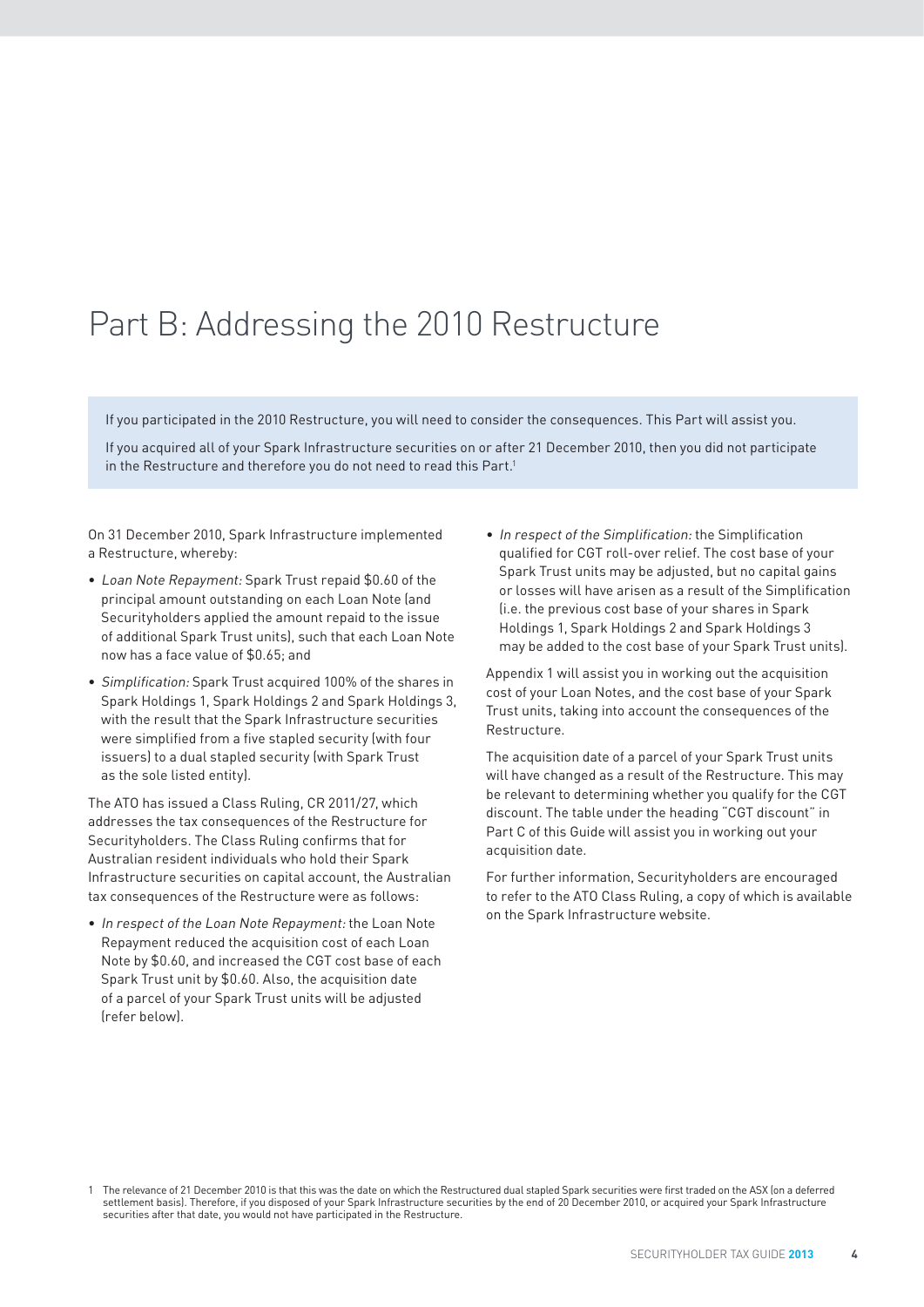### Individuals – How to complete your 2013 Australian Income Tax Return (cont.)

### Part C: Tax implications arising on disposals of Spark Infrastructure securities

If you disposed of any or all of your Spark Infrastructure securities (or you entered into a contract to do so) at any time during the income year ended 30 June 2013, you need to address the tax consequences of that disposal. This Part will assist you.

### **Recognition of gain or loss**

You will need to reflect in your 2013 Australian income tax return the gain or loss you make on any disposal of part or all of your Spark Infrastructure investment in the year ended 30 June 2013.

#### **Revenue v capital account**

In certain circumstances, your Spark Infrastructure investment may have been held on revenue account.

If you have held your Spark Infrastructure investment on revenue account, you may have an ordinary income gain or deductible loss (in addition to the gain or loss that arose on disposal of your Loan Notes) which you will need to calculate in respect of your disposal.

The Loan Note component of your Spark Infrastructure security should be regarded as a "traditional security" for Australian tax purposes. This means that a profit made on the disposal of a Loan Note is generally taxed as ordinary income (not as a capital gain), and a loss is generally deductible.

If you believe that you held your Spark Infrastructure investment on revenue account, or if you are unsure, you may wish to consult your tax adviser.

### **Spark Infrastructure stapled security constitutes a number of separate assets**

Up to and including 20 December 2010, a Spark Infrastructure stapled security consisted of five stapled securities: one Loan Note issued by Spark Trust, one unit in Spark Trust, one share in Spark Holdings 1, one share in Spark Holdings 2 and one CHESS Depositary Interest (CDI) in Spark Holdings 3.

After 20 December 2010, a Spark Infrastructure stapled security consists of one Loan Note issued by Spark Trust stapled to one unit in Spark Trust.

For Australian tax purposes, each component of a Spark Infrastructure stapled security is a separate asset. This means that you will need to perform separate calculations to determine the gain or loss you made in respect of each component of your stapled security.

### **Calculation of gain or loss**

The information below will assist you in calculating your gains and/or losses and direct you to the Appendices where additional information can be found. You will require the following information:

- the time at which you acquired your Spark Infrastructure securities; and
- the time at which you disposed of your Spark Infrastructure securities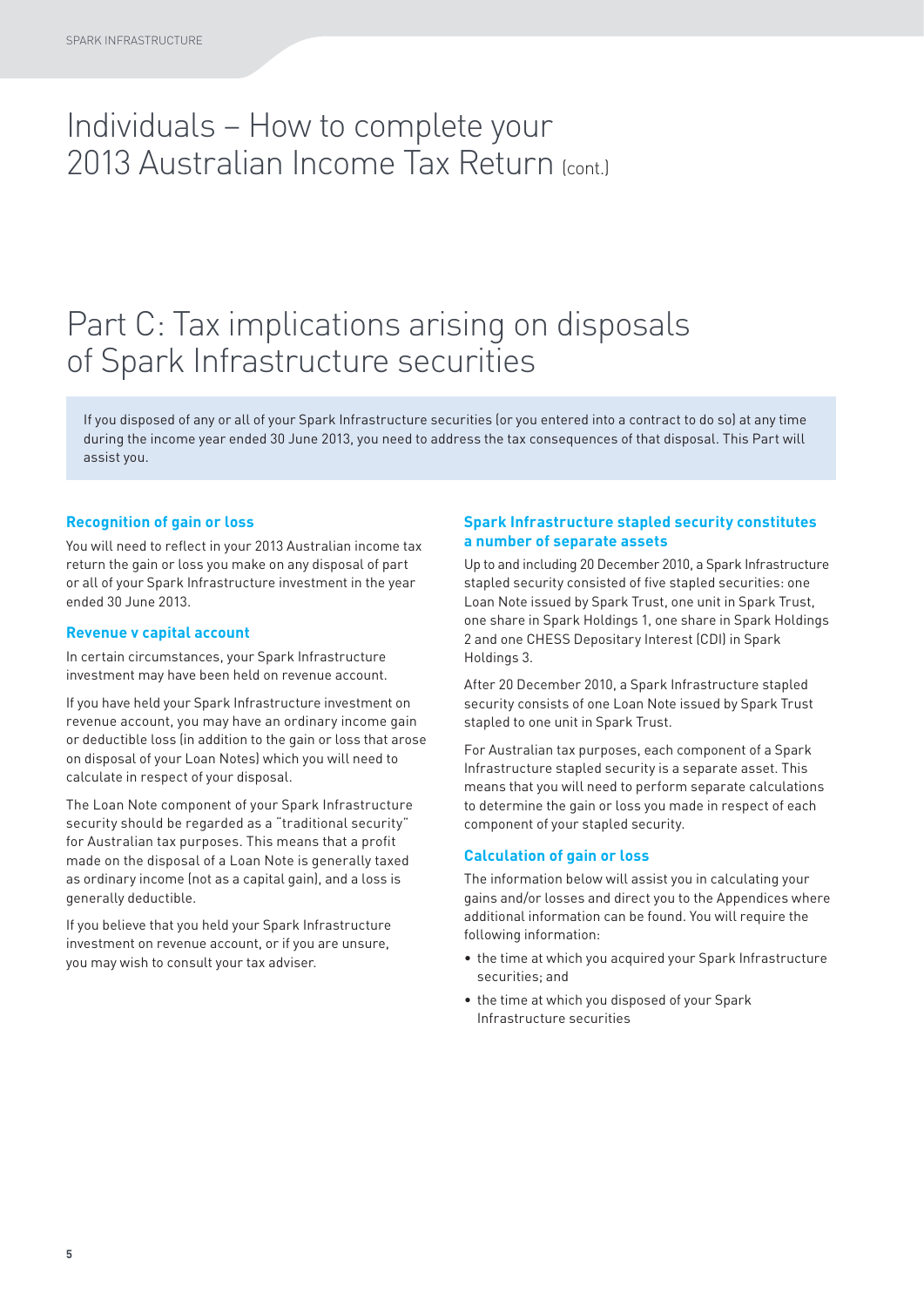If you acquired or disposed of your Spark Infrastructure securities at more than one time, you should determine the acquisition and disposal time of each relevant parcel before referring below.

| For securities<br>acquired before<br>21 December 2010 <sup>2</sup>      | • Work out the acquisition cost of each Loan Note and the CGT cost base of each Spark Trust<br>unit, taking into account the consequences of the Restructure. Appendix 1 may assist you.<br>• Split the sales proceeds of each Spark Infrastructure security between the Loan Note and<br>the Spark Trust unit. The breakdown in Appendix 1 may assist you. |
|-------------------------------------------------------------------------|-------------------------------------------------------------------------------------------------------------------------------------------------------------------------------------------------------------------------------------------------------------------------------------------------------------------------------------------------------------|
| For securities<br>acquired on or after<br>21 December 2010 <sup>2</sup> | . Work out the acquisition cost of each Loan Note and the CGT cost base of each Spark Trust unit.<br>Appendix 2 may assist you.<br>• Split the sales proceeds of each Spark Infrastructure security between the Loan Note and the<br>Spark Trust unit. The breakdown in Appendix 2 may assist you.                                                          |

Generally, the tax outcomes in respect of the disposal of your Spark Infrastructure securities should be as follows:

- In respect of the Loan Notes:
	- − If your sales proceeds from the Loan Notes exceeded your acquisition cost, $^3$  your gain on the disposal is the excess amount. This gain would be on revenue account.
	- − If your sales proceeds were less than your acquisition  $cost$ , $3$  your loss on the disposal is the difference between the two amounts. This loss would be on revenue account.
- In respect of the other components of your stapled security:
	- − If your sales proceeds from the units exceeded your cost base, your capital gain for CGT purposes is the excess amount.
	- − If your sales proceeds from the units were less than your cost base, your capital loss for CGT purposes is the difference between the two amounts.

### **CGT discount**

Generally, if you are an individual and you disposed of your Spark Infrastructure securities 12 months or more after acquiring them, your capital gains (which will not include any gains made on the Loan Notes) should qualify for the CGT discount.

If you qualify for the CGT discount, your capital gains (after being offset by any relevant CGT losses that you have) will be reduced by 50% in the case of individuals and most trusts, and 33% in respect of complying superannuation entities.

<sup>2</sup> The relevance of 21 December 2010 is that this was the date on which the Restructured dual stapled Spark securities were first traded on the ASX (on a deferred settlement basis). If you disposed of your Spark Infrastructure securities by the end of 20 December 2010, or acquired your Spark Infrastructure securities after that date, you would not have participated in the Restructure.

<sup>3</sup> The acquisition cost of your Loan Notes will have been adjusted (to take into account the Restructure) if you acquired your Spark Infrastructure securities before 21 December 2010 and disposed of them after that date. The table above will direct you to the Appendices where further information can be found.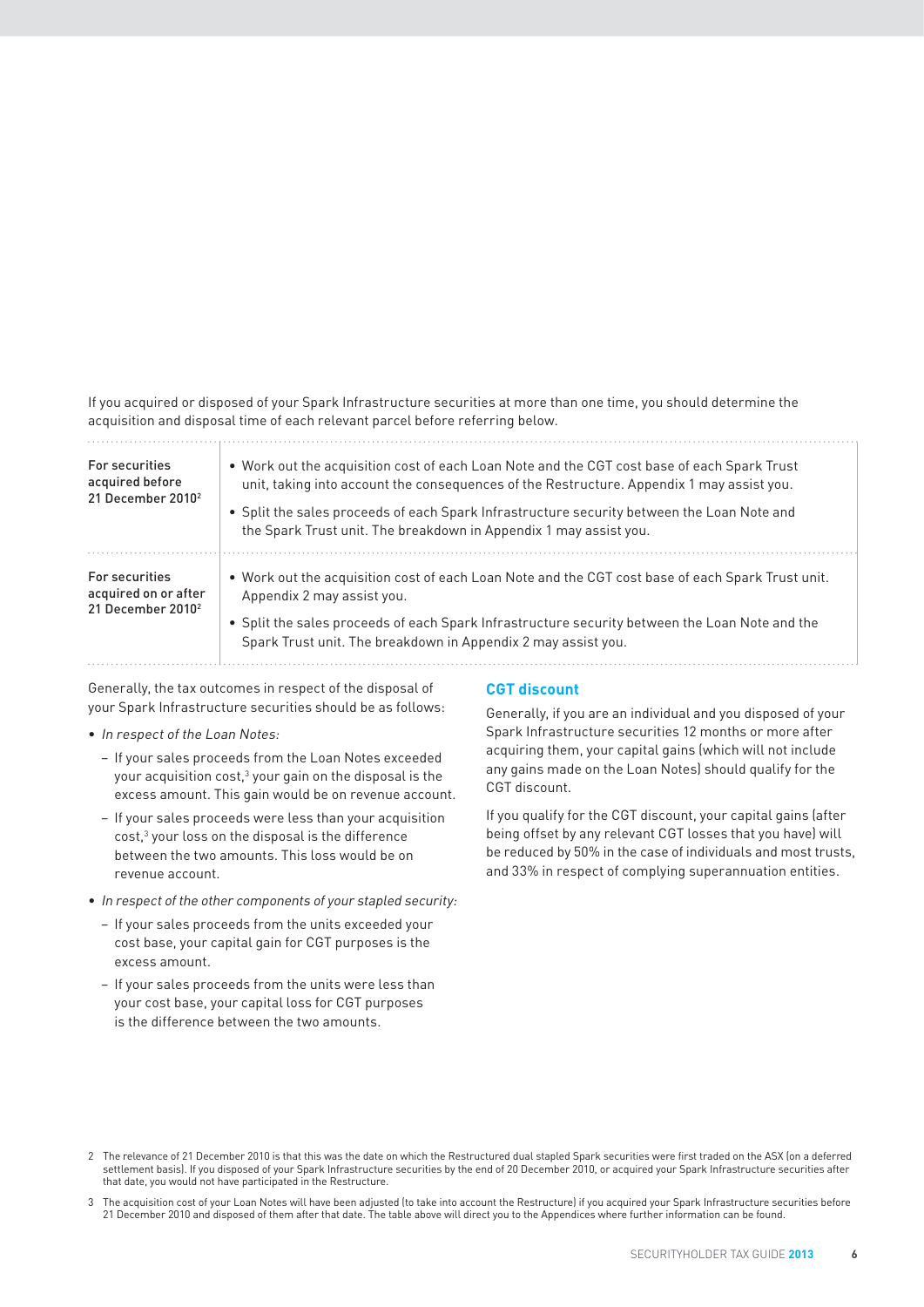### Individuals – How to complete your 2013 Australian Income Tax Return (cont.)

The information below may assist you in determining the acquisition date of each component of your Spark Infrastructure securities.

| <b>For securities</b>                                             | . The acquisition date of 99.5% of your Spark Trust units will be 31 December 2010.                                                      |
|-------------------------------------------------------------------|------------------------------------------------------------------------------------------------------------------------------------------|
| acquired before                                                   | • The acquisition date of your remaining Spark Trust units (0.5%) is the date on which you acquired                                      |
| 21 December 2010                                                  | the relevant Spark Infrastructure stapled security.                                                                                      |
| <b>For securities</b><br>acquired on or after<br>21 December 2010 | • The acquisition date of each Spark Trust unit is the date on which you acquired the relevant Spark<br>Infrastructure stapled security. |

#### **Completing your tax return**

#### Loan Notes

If you made any gains on the disposal of the Loan Notes, you should work through Section 24 (Other Income) of the TaxPack 2013 Supplement to arrive at the amount(s) you should include at item 24 of your 2013 Australian income tax return (supplementary section).



If you made any losses on the disposal of the Loan Notes, you should work through Section D15 (Other Deductions) of the TaxPack 2013 Supplement to arrive at the amount(s) you should include at item D15 of your 2013 Australian income tax return (supplementary section).

| D15 Other deductions – not claimable at items D1 to D12<br>or elsewhere on your tax return | $Election - 1$<br>$-00$<br>expenses |
|--------------------------------------------------------------------------------------------|-------------------------------------|
| <b>Description</b>                                                                         | Other                               |
| of claim                                                                                   | $-00$                               |

#### Spark Trust Units

After calculating the capital gains and/or losses in respect of disposals of each unit in Spark Trust, you should work through Section 18 (Capital Gains) of the TaxPack 2013 Supplement to arrive at the amount(s) you should include at item 18 of your 2013 Australian income tax return (supplementary section).

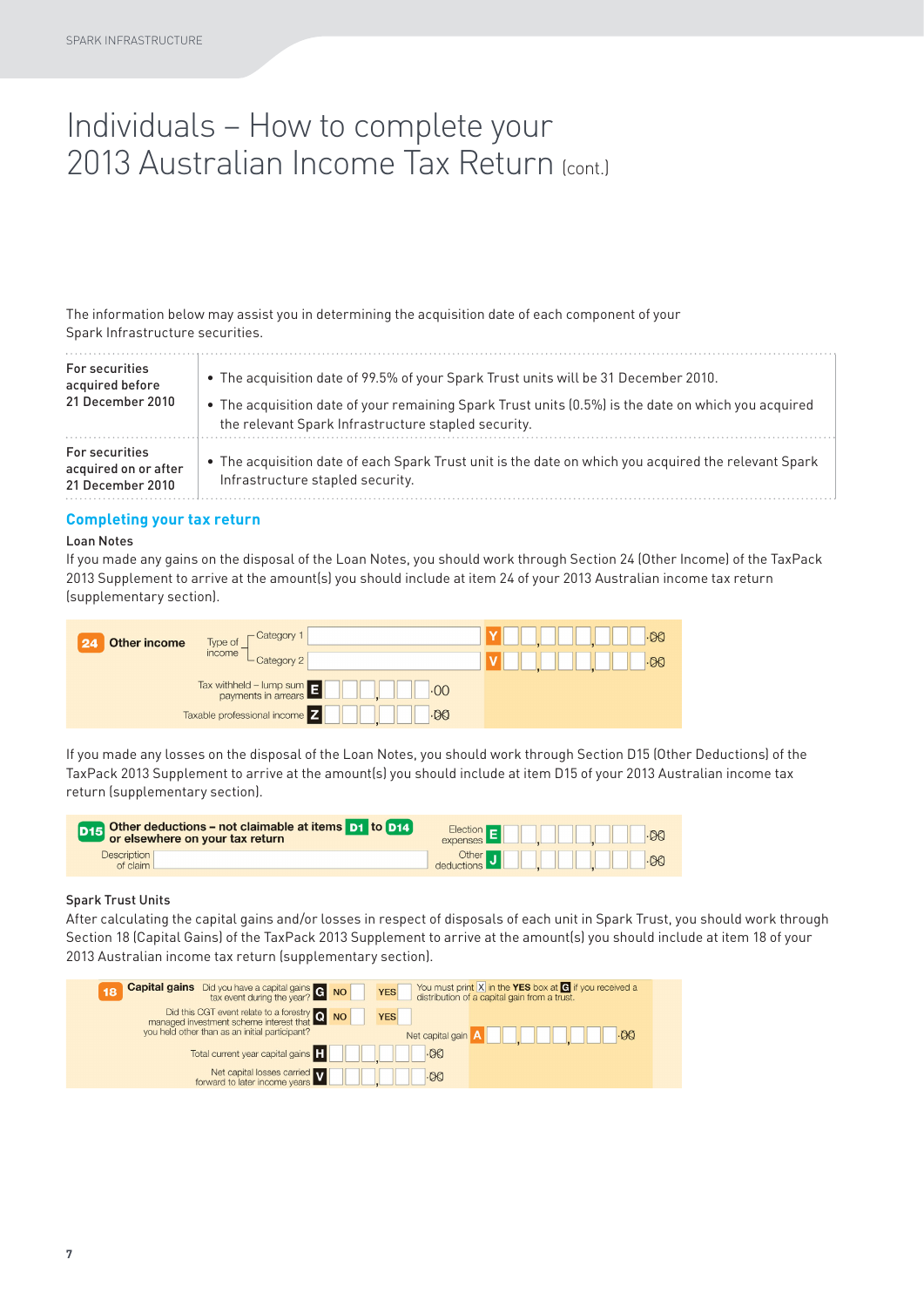# Appendix 1

**Working out the acquisition cost and cost base of the components of a Spark Infrastructure security that was acquired before 21 December 2010**

### **Step 1: Work out the acquisition cost of the Loan Notes**

- a. First, you will need to decide how much of your purchase price for each Spark Infrastructure security related to the Loan Note at the time the security was acquired. Whilst it is for you to decide how to split the purchase price of your Spark Infrastructure stapled security, you may choose to use the allocation set out in below as a guide.
- b. As you held these Loan Notes on 21 December 2010, you will have participated in the Restructure that took place on 31 December 2010. This means that you will need to reduce the acquisition cost of each Loan Note (as determined at step 1a) by \$0.60.

### **Step 2: Work out the CGT cost base of the units in Spark Trust**

The CGT cost base of each Spark Trust unit will be your purchase price for the Spark Infrastructure security, less:

- the acquisition cost of the Loan Note component (which you calculated at step 1); and
- any tax deferred distributions you received from Spark Trust. Information on tax-deferred distributions made by Spark Trust (up to 30 June 2013) is included at Appendix 3.

Do not forget that incidental costs of acquisition and disposal (such as any broker fees) should be included in the acquisition cost/cost base of the securities to which they relate.

Note: The acquisition date of a parcel of your Spark Trust units will be adjusted as a consequence of your participation in the Restructure.

### **Breakdown of the value of a Spark Infrastructure security for Spark Infrastructure securities acquired before 21 December 2010**

Spark Infrastructure securities before 21 December 2010 consist of a Loan Note issued by Spark Trust, a unit in Spark Trust, a share in Spark Holdings 1, a share in Spark Holdings 2 and a CDI in Spark Holdings 3.

You may allocate your purchase price as follows:

- Loan Note: \$1.254
- Other components of the stapled security: Allocate the remainder of the purchase price/sales proceeds using the following percentage split:
	- − Spark Trust unit: 41.8%
	- − Spark Holdings 1 share: 33.6%
	- − Spark Holdings 2 share: 24.6%
	- − Spark Holdings 3 CDI: Nil

 This is the allocation percentage that was applied at the time of IPO.

For ease of reference, the table below sets out the issue prices for each component of a Spark Infrastructure security (up to 30 June 2013) for issues to the public.

|                      | Type of<br><b>Issue</b> | <b>Issue Price</b><br>per security | Loan Note | Trust  | Unit in Spark Share in Spark Share in Spark<br>Holdings 1 | Holdings 2 | <b>CDI</b> in Spark<br>Holdings 3 |
|----------------------|-------------------------|------------------------------------|-----------|--------|-----------------------------------------------------------|------------|-----------------------------------|
| 16 Dec 2005          | IP <sub>0</sub>         | \$1.80                             | \$1.25    | \$0.23 | \$0.1846                                                  | \$0.1354   | Nil                               |
| 25 Sep 2009          | <b>DRP</b>              | \$1.0862                           | \$1.0862  | Nil    | Nil                                                       | Nil        | Nil                               |
| 8 and<br>28 Oct 2010 | Entitlement<br>Offer    | \$1.00                             | \$1.00    | Nil    | Nil                                                       | Nil        | Nil                               |

4 The relevance of the \$1.25 is that this was the face value of the Loan Note before 21 December 2010.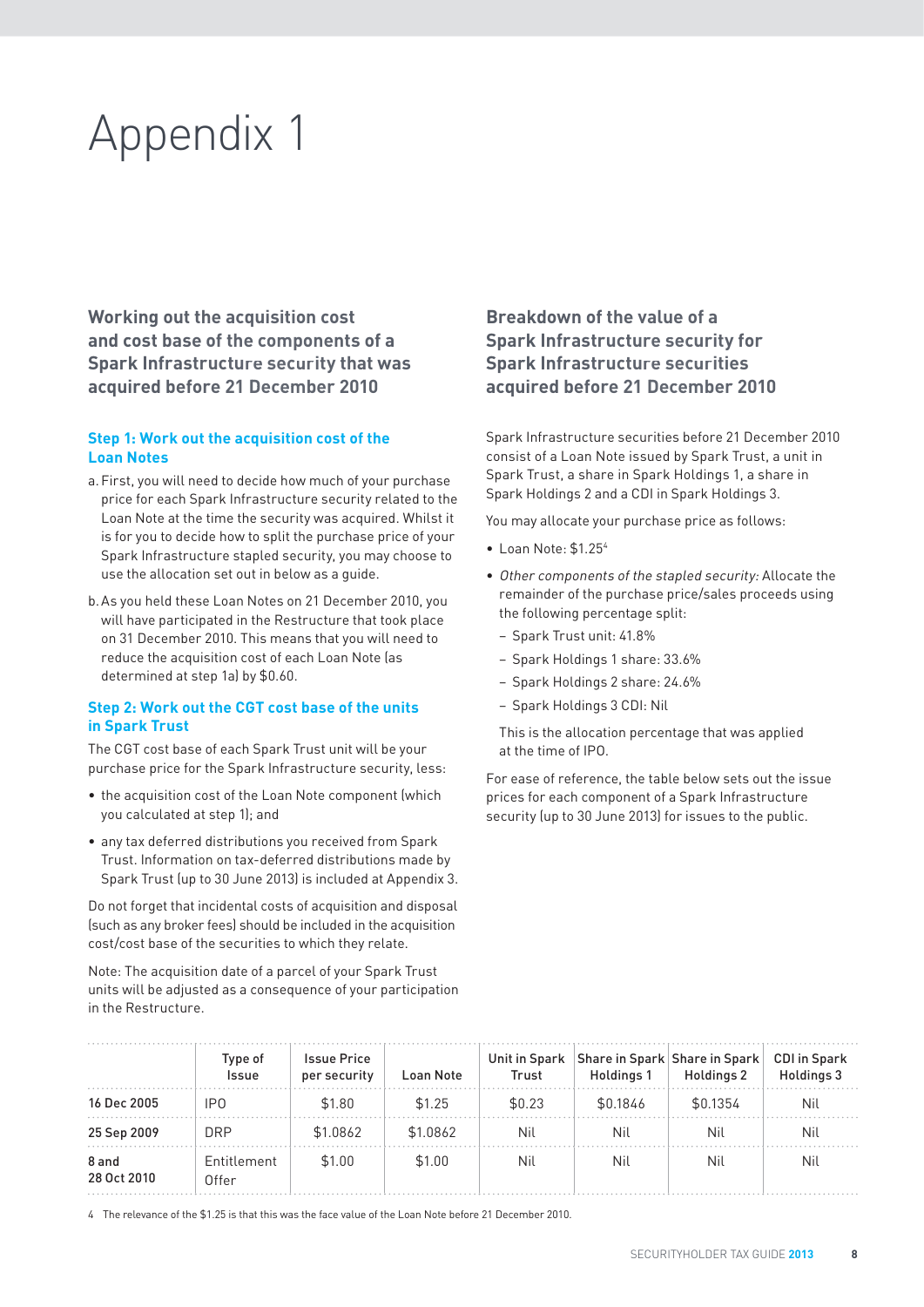# Appendix 2

**Working out the acquisition cost and cost base of the components of your Spark Infrastructure securities – securities acquired on or after 21 December 2010**

### **Step 1: Work out the acquisition cost of the Loan Notes**

You will need to decide how much of your purchase price for each Spark Infrastructure security related to the Loan Note. Whilst it is for you to decide how to split the purchase price of your Spark Infrastructure stapled security, you may choose to use the allocation set out below as a guide.

### **Step 2: Work out the CGT cost base of the units in Spark Trust**

The remaining purchase price (after allocation to the Loan Note) will be the CGT cost base of the Spark Trust unit.

Tax-deferred distributions you received from Spark Trust will reduce the cost base of your Spark Trust units, and can in certain circumstances give rise to capital gains on receipt.

Do not forget that incidental costs of acquisition and disposal (such as any broker fees) should be included in the acquisition cost/cost base of the securities to which they relate.

### **Breakdown of the value of a Spark Infrastructure security for Spark Infrastructure securities acquired on or after 21 December 2010**

Spark Infrastructure securities acquired on or after 21 December 2010 consist of a Loan Note issued by Spark Trust, stapled to a unit in Spark Trust.

You may allocate your purchase price and sales proceeds as follows:

- $\bullet$  Loan Note:  $$0.65^5$
- Spark Trust unit: Remainder of the purchase price/sales proceeds, after allocation to the Loan Note.

5 The relevance of the \$0.65 is that this is the face value of the Loan Note on or after 21 December 2010.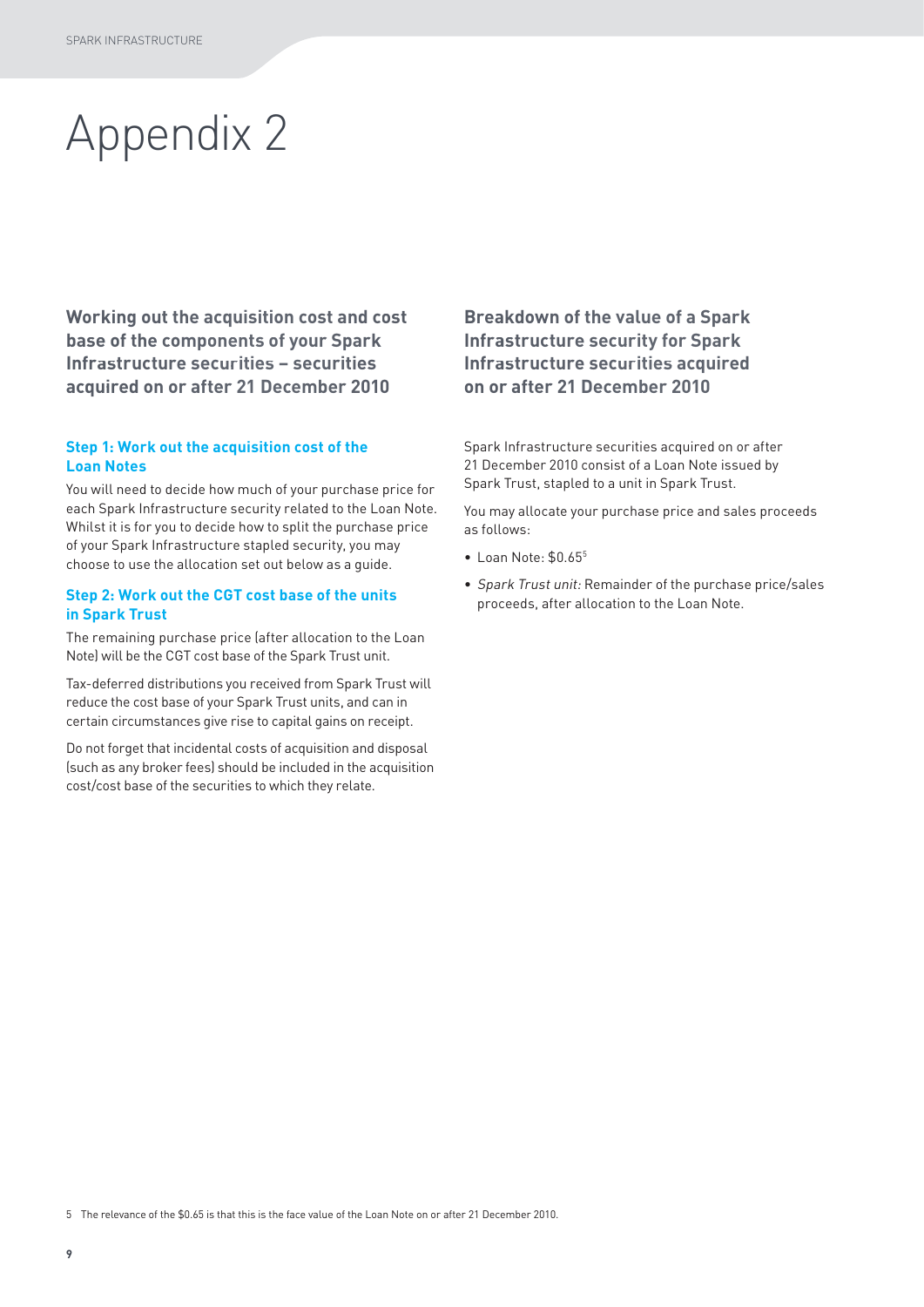# Appendix 3

### **Tax deferred distributions made by Spark Infrastructure up to 30 June 2013**

| Date              | Tax deferred distribution per Spark Trust unit |  |  |
|-------------------|------------------------------------------------|--|--|
| 15 March 2006     | 0.01 cents                                     |  |  |
| 15 September 2006 | 0.34 cents                                     |  |  |
| 15 March 2007     | 1.26 cents                                     |  |  |
| 14 September 2007 | 1.79 cents                                     |  |  |
| 14 March 2008     | 2.68 cents                                     |  |  |
| 15 September 2008 | $2.48$ cents                                   |  |  |
| 13 March 2009     | 2.41 cents                                     |  |  |
| 15 September 2009 | Nil                                            |  |  |
| 15 March 2010     | Nil                                            |  |  |
| 15 September 2010 | Nil                                            |  |  |
| 15 March 2011     | Nil                                            |  |  |
| 15 September 2011 | 1.25 cents                                     |  |  |
| 15 March 2012     | $1.70$ cents                                   |  |  |
| 14 September 2012 | 1.73 cents                                     |  |  |
| 15 March 2013     | 1.70 cents                                     |  |  |

Note: None of the other entities in the Spark Infrastructure group have made any tax deferred distributions.